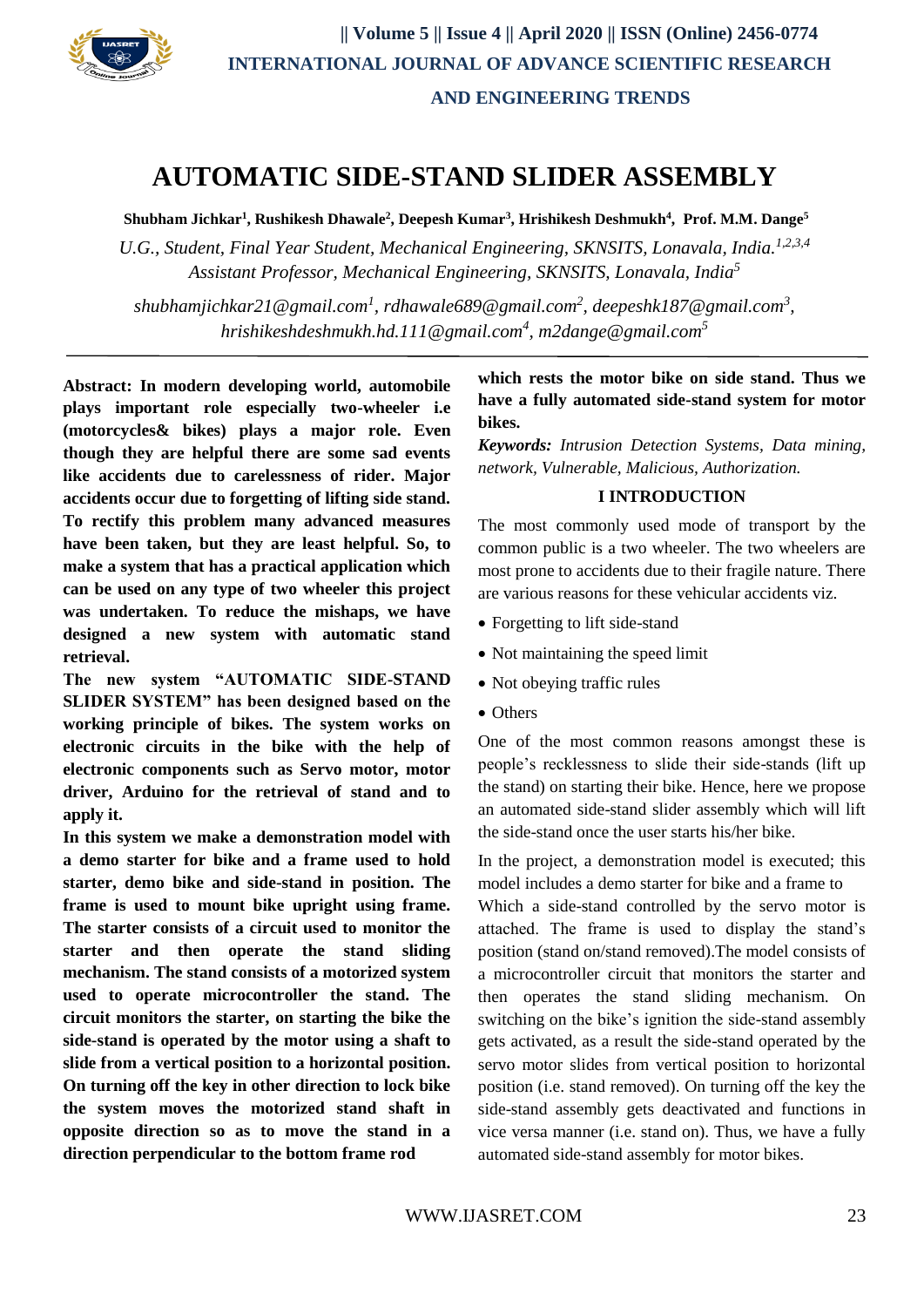

#### **PROBLEM STATEMENT**

Introduce an "AUTOMATIC SIDE-STAND SLIDER ASSEMBLY" for minimising the rate of accidents caused by people's recklessness to slide their sidestands (lift up the stand) on starting their bike.

#### **OBJECTIVES**

- To propose an automated assembly that mandatorily controls the side-stand of the concerned vehicle in favour of its rider, while at rest or on drive.
- To minimise manual actuation and maximise automation for sliding of side-stand to increase the safety of the rider.
- To use low power consumption for the assembly.

#### **SCOPE**

- To reduce the accidents caused due to forgetting to retrieve the side-stand.
- Road safety.
- Economically efficient for both the manufacturer and the consumer.

#### **METHODOLOGY**

The modern two wheelers do not require a kick-start to ignite their engines; rather they are installed with autostart or auto-ignition to perform this task as and when the key is turned on. For this installation to work, it is powered by a battery.

We noticed and studied the working of the key ignition powered by the battery and used it to our advantage to automate the side-stand actuation.

The "Automatic Side-Stand Slider Assembly" is an assembly designed for minimizing the accidents caused due to forgetting to retrieve the side-stand when the rider starts the two-wheeler. It works such that, as soon as the vehicle rider switches on the ignition key of the two-wheeler the side-stand of the two- wheeler gets retrieved and when the ignition key is turned off the side-stand gets into upright position automatically.

The "Automatic Side-Stand Slider Assembly" contains following electronic components:-

- a. Servo Motor.
- b. Motor Driver.
- c. Arduino ATMEGA328p
- d. Two Wheeler Battery
- e. Ignition key

The servo motor is connected to side-stand with the help of coupling, for the operation of side-stand in desired manner. The servo motor works in stepped regulations and hence it is able to move the stand to any specific desired angle as per the requirement of the user. The servo motor is connected to the motor driver which initiates its movement and regulates its motion.

The motor driver is further connected to the controlling unit i.e. the microcontroller. The microcontroller used in the assembly is Arduino ATMEGA328p. The rationale for using this microcontroller being, a high performance low power controller with 8- bit and based on AVR RISC architecture. It has 32 pins which has different function of input and output. The arduino takes the input from the ignition key of the bike and provides the output accordingly to the motor driver as the input to actuate.

The two wheelers are installed with a Lithium Ion Battery. The whole assembly works on very low power and hence the battery of the two-wheeler can be used as the power supply. The assembly works on 12V and consumes very less battery.

The Arduino is to take the input from the ignition key and hence the arduino is attached to the ignition key (i.e. starter). The ignition input is taken from the starter as it turns on or off, accordingly the arduino will give input to the motor driver for the movement of the side-stand.

The arduino is programmed in such a manner that it rotates the stand backwards i.e. anticlockwise to an angle of 90° to retrieve it and to rotate forward i.e. clockwise to an angle of 90° to apply it in an upright position.

This way the side-stand assembly operates without the riders manual intervention i.e. automatically by just switching on/off the ignition of the vehicle. This in turn eliminates the risk of accidents caused by forgetting to retrieve the side-stand.

#### **II LITERATURE REVIEW**

A side-stand is a device on a bicycle or motorcycle that allows the bike to be kept upright without leaning against another object or the aid of a person. A sidestand is usually a piece of metal that flips down from the

WWW.IJASRET.COM 24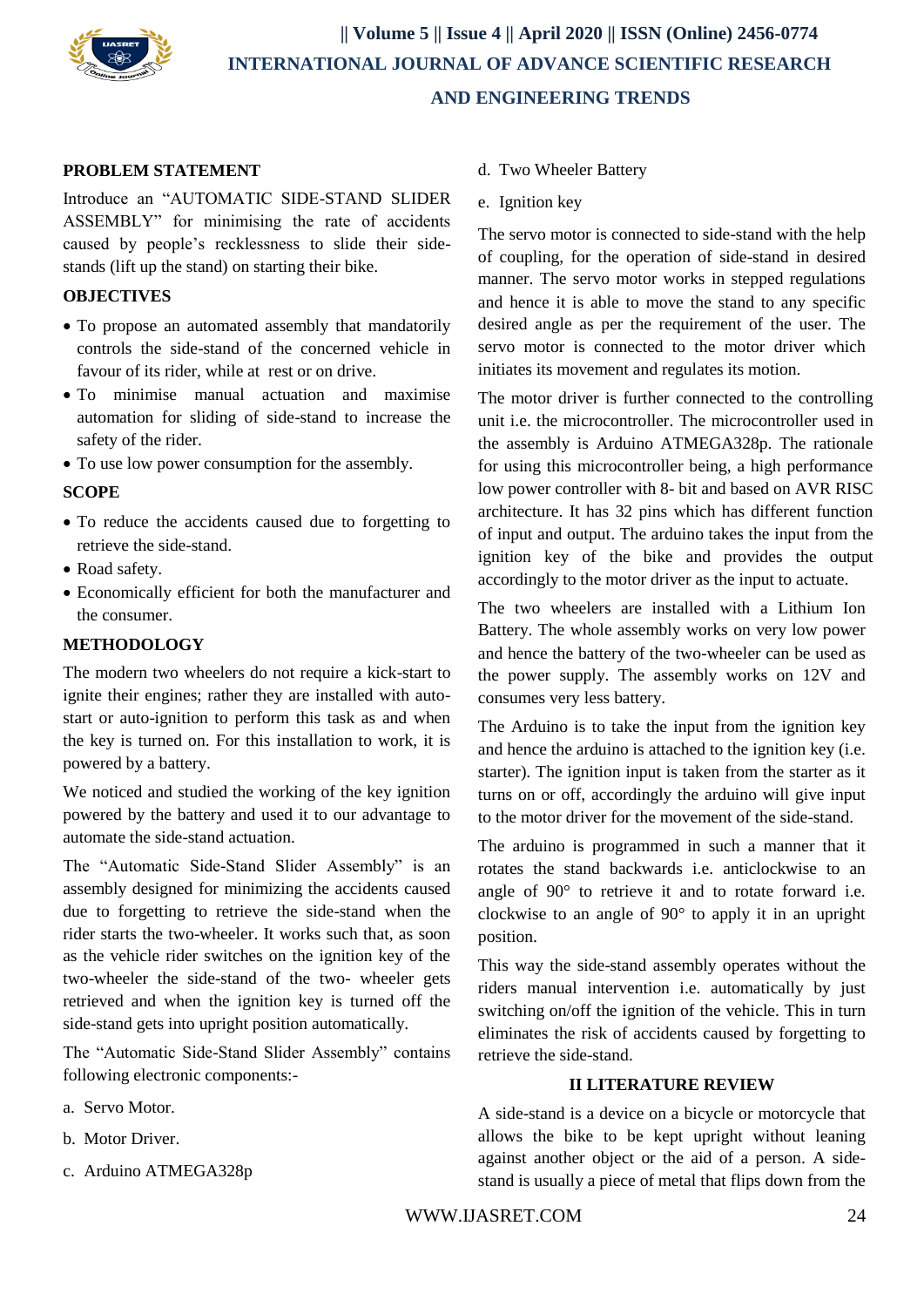

frame and makes contact with the ground. It is generally located in the middle of the bike or towards the rear. Some touring bicycles have two: one at the rear, and a second in the front.

In the proposed model the team is going to present the "AUTOMATIC SIDE-STAND SLIDER ASSEMBLY". The proposed project works on a Servo Motor, which is connected to the side-stand, and is controlled with the help of embedded systems. A motor driver L293D is used for actuation and speed control of the motor.

## **HISTORY**

The earliest known side-stand was designed by Albert Berruyer in 1869, and since then side-stands have been independently reinvented many times. It was mounted below the handlebars so was much longer than more recent designs. A shorter model was patented by Eldon Henderson in 1926.In the 1930s, a "smaller, more convenient" side-stand was developed by Joseph Paul Treen. In 1891, Pardon W, Tilling hast patented a design for a stand which was mounted on the pedal, but folded up flat under the pedal when not in use.

Side-stands on bicycles fell out of fashion in the 1970s, as the bicycles became lighter, and many riders were concerned about extra weight.

A side-stand is a device on a bicycle or motorcycle that allows the bike to be kept upright without leaning against another object or the aid of a person. A sidestand is usually a piece of metal that flips down from the frame and makes contact with the ground. It is generally located in the middle of the bike or towards the rear.

We may have witnessed motorcycle accidents because of the surface hindrance of retracted positioned sidestand. One of the most common problems that are encountered in using the side-stand is negligence or carelessness to kick back the side-stand. The negligence may be due to absence of mind, urgency, divergence in concentration and few other reas position released position "failure to kick back the side-stand", for any of the reasons stated above may hit and lead to accident of the vehicle and riders involve in the accident, sometimes fatal. To ensure safety of the rider, during absence of mind, negligence, urgency or carelessness the side-stand lock link helps in knowing the state of side-stand prior to movement of vehicle.

During a study it was found that about 36% of the accidents caused are due to riders negligence to retrieve the side-stand, 38% of the accidents are caused by not maintaining the speed limit, 22% of the accidents are caused by not obeying the traffic rules and 4% are caused due to other reasons. As a fair share of accidents are caused due to forgetting to retrieve the stand. Thus there is a need for a system that would help reduce the accidents caused by forgetting to retrieve stand.

## **TYPES OF STANDS**

## **SIDE-STAND**

A side-stand style stand is a single leg that simply flips out to one side, usually the non-drive side, and the bike then leans against it. Side-stands can be mounted to the chain stay sight behind the bottom bracket or to a chain and seat stay near the rear hub. Side-stand mounted right behind the bottom bracket can be bolted on, either clamping the chain stays, or to the bracket between them, or welded into place as an integral part of the frame.

## **CENTER STAND**

A centre stand side-stand is a pair of legs or a bracket that flips straight down and lifts the rear wheeler off the ground when in use. Entre stands can be mounted to the chain stays right behind the bottom bracket or to the rear dropouts. &any motorcycles feature centre stands in addition to side-stands. The centre stand is advantageous because it takes most of the motorcycle's weight off its tires for long term parking, and it allows the user to perform maintenance such as chain adjustments without the need for a motorcycles, but are omitted on most high performance sport bikes to save weight and increase ground clearance.

The side-stand lock link relates to the field of automobiles industry, especially for two wheeler vehicles using side-stand apart from the aim centre stand provided therein for the resting of the vehicle. The sidestand lock link makes the contact with the gear lever there by indicating the person handling the vehicle about the unreleased side-stand when the rider tries to apply the gear in unreleased state of stand and prevents him from being endanger or to have unsafe ride of mo t or c yc l e . This prevents the rider as well the vehicle to lose the center of gravity by imbalance or surface hind range

WWW.IJASRET.COM 25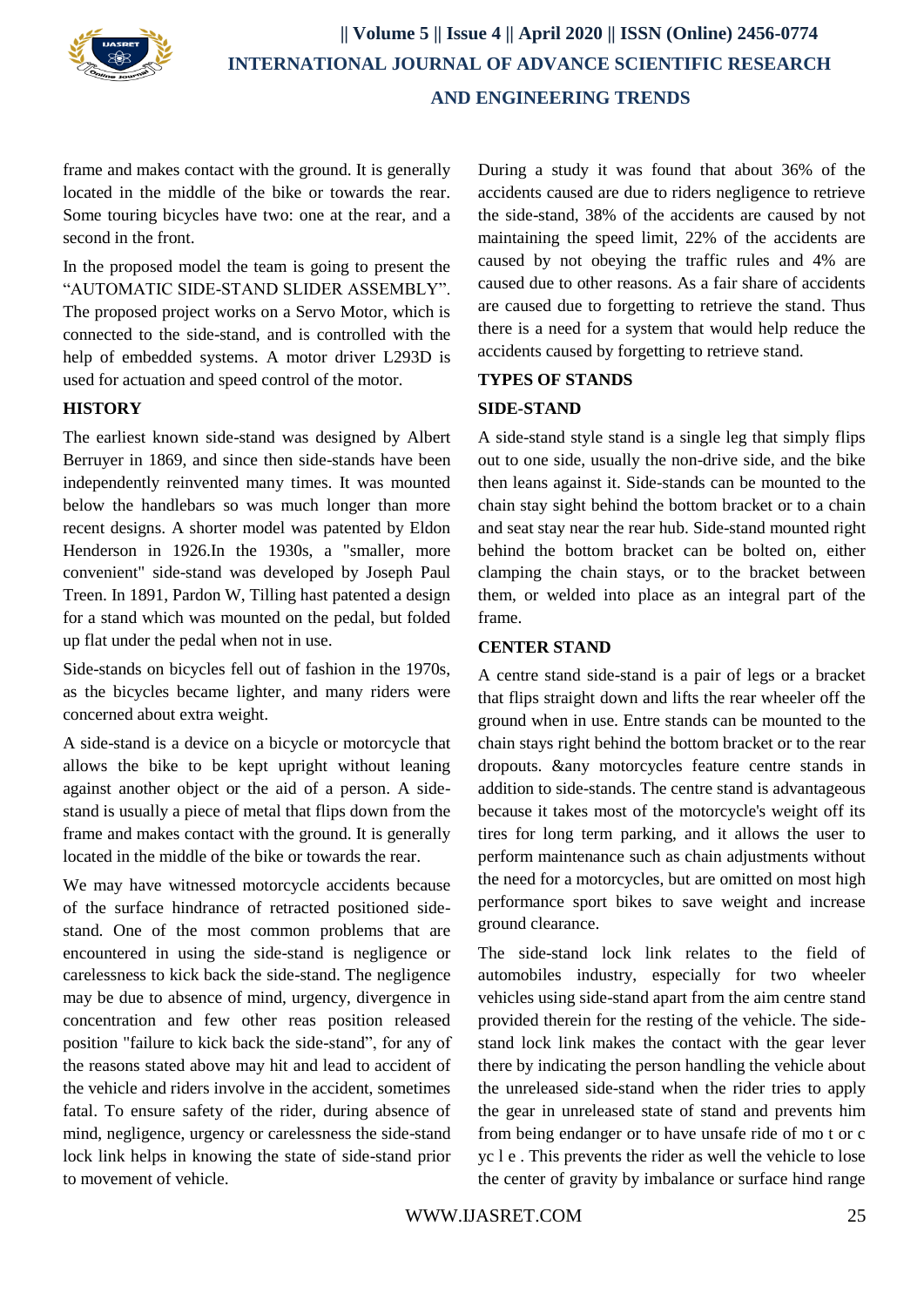

due to retracted position of side-stands and there by saves life of the rider. The side-stand lock link is cheap, rugged and easier to install without traditional installations and fittings. The side-stand of a motor bike can be retracted automatically.

#### **EXISTING METHODS**

To prevent accidents occur due this side-stand many side-stand sensor and mechanical project had been found.

#### **(a) SIDE-STAND SENSOR**

A two-wheeler vehicle includes a frame and a metallic side-stand, rotatable within a bracket attached to the frame. The metallic side-stand is rotatable between a first position that supports the two-wheeler vehicle when parked and a second position substantially adjacent the frame. The two-wheeler vehicle also includes an inductive sensor attached to the two-wheeler vehicle and connected to detect at least one position of the metallic side-stand and a circuit connected to receive an output from the inductive sensor and to provide a signal that reflects the position of the side-stand.

Embodiments use inductive sensors to determine whether the side-stand is properly stowed. Inductive sensors detect metal objects, so that the side-stand itself can serve as the target. This allows the sensor to be operable without adding an additional target to the sidestand. The proposed side-stand sensor can be implemented in at least two ways: a) detecting the presence or absence of the metallic side-stand adjacent the inductive sensor or b) detecting the strain in a spring attached to the side-stand and translating that strain into a determined position.

In one aspect, an embodiment of a two-wheeler vehicle is disclosed. The two-wheeler vehicle includes a frame; a metallic side-stand, rotatable within a bracket attached to the frame, the metallic side-stand rotatable between a first position that supports the two-wheeler vehicle when parked and a second position substantially adjacent the frame; an inductive sensor attached to the two-wheeler vehicle and connected to detect at least one position of the metallic side-stand; and a circuit connected to receive an output from the inductive sensor and to provide a signal that reflects the position of the side-stand.

The side-stand detector includes an inductive sensor configured for attachment to the two-wheeler vehicle to detect at least one position of the side-stand; and a circuit connected to receive an output from the inductive sensor and to provide a signal that reflects the position of a side-stand.

## **(b)SPROCKET SIDE STAND RETRIEVE SYSTEM**

In existing mechanical project many ideas had been found to lift the side-stand automatically.

Based on the working principle of two-wheeler ( i.e the power is generated in the engine and it transmits power to the pinion and makes it to rotate. The pinion transmits power to the rear wheel pinion and makes the vehicle to move). This is the basic principle followed in all type of two-wheelers, based on this "automatic-side stand retrieve system" is designed because this system works by getting power from chain drive. This automatic system consists of four components, which is assembled as two set up.

The whole construction of this system is simple and efficient. The arrangement and position of components makes the system to function. Each and every component has its own property and responsibility. The power obtained from the chain drive is transmitted to the appropriate component without power loss. The systematic design of system is made in order to consume only very low amount of power initially for few seconds to retrieve the stand. Then the power consumption does not occur after retrieving the stand. Construction of the proposed "automatic side stand retrieve system" consists of four major components. They are:-

- Axle
- Sprocket pinion
- Lifting lever
- Pushing lever

Sprocket side stand retrieve system retrieves the side stand sprocket ally if the rider forgets to lift the side stand while moving the bike. It works based on the working principle of the two-wheelers .every bikes transmit power from engine's pinion to the rear wheel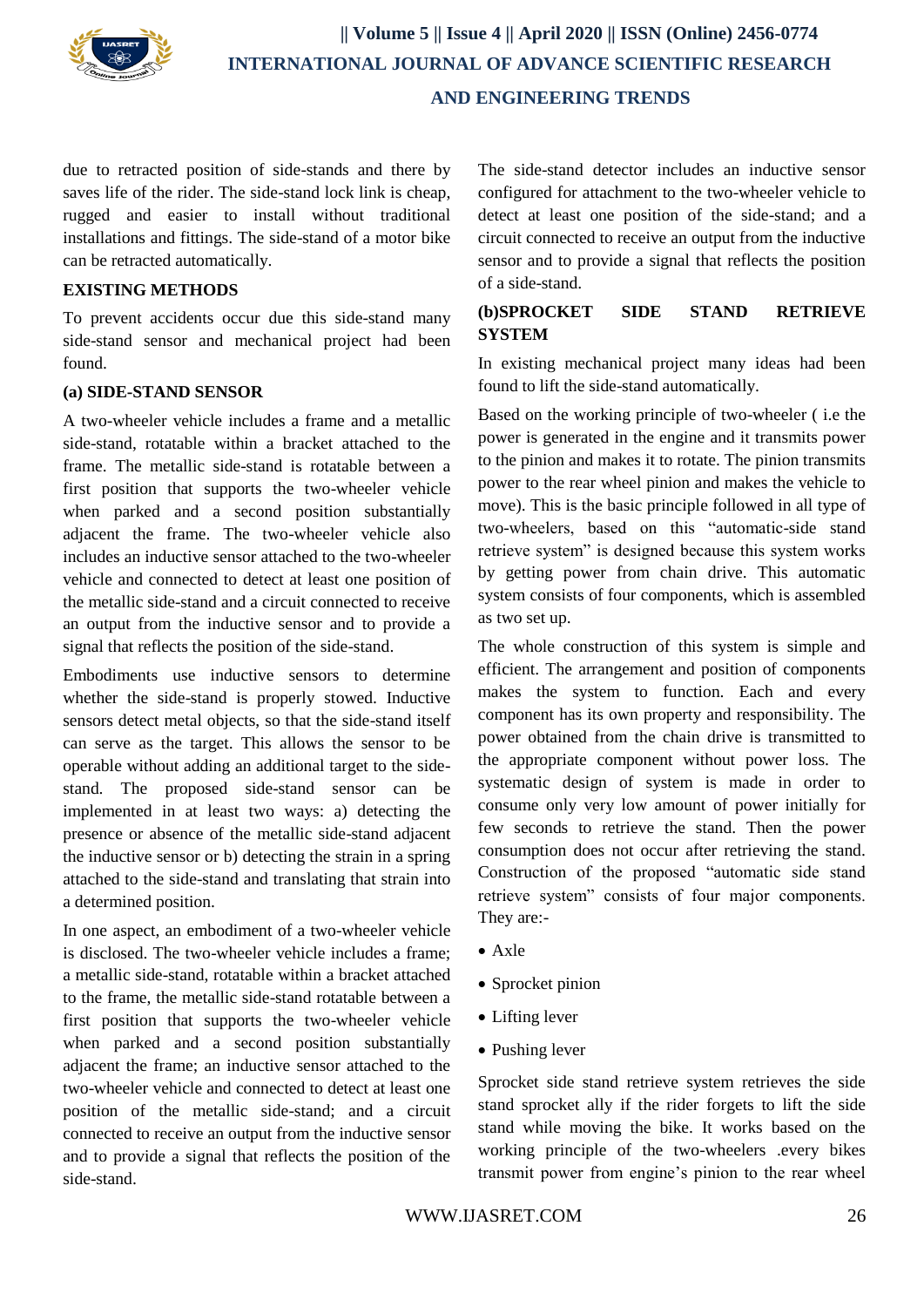

i.e. rotary motion of the pinion makes the linear motion of the chain. that linear motion of the chain is absorbed by rear wheel's sprocket and converted into rotary motion. That rotary motion of the rear wheel makes the bikes to move. Based on this Sprocket side stand retrieve system is designed.

If Sprocket is kept between the chain drive, it make the sprocket to rotate so, using the sprocket as the major component this system works. It gains the power from the chain and make specially designed component (lifting lever) to rotate. This rotation incites engaged pushing lever to push the side stand to retrieve.

When chain rotates anti-clockwise direction the inciter assemblies' sprocket absorbs the power and rotates in clockwise direction.

The working of "Sprocket-Side Stand Retrieve System is explained below in both (resting & riding condition of two-wheeler).

## **RESTING CONDITION:**

When two-wheeler is in resting condition *i.e.* when rider actuates the side stand of the vehicle to ground, the pushing lever that is pivoted at the centre of the side stand gets engage with the inciter assemblies lifting lever. During this condition the inciter assembly is at rest and retriever assembly (pushing lever's tapered end get engage with tapered end of lifting Lever).

Pushing lever's length can be changed according to type of bikes and distance calculated between the side stand and chain drive. Closed coil helical spring which gets pulled, the coil of spring gets tensed during stand resting in ground .This is the condition of system during resting stage.

#### **RIDING CONDITION:**

When two-wheeler is started, Engine's pinion transmits power to the rear wheel by the chain drive. The inciter assembly which is kept at the centre of the chain drive gets rotates as the sprocket gets engage with chain drive. So, when the sprocket rotates the lifting lever mounted with axle rotates. hence the lifting lever lifts engaged the pushing lever and therefore the pushing lever pushes the side stand by clamping it with the C shaped clamp stand holder and hence the spring tensed in the side stand get compressed quickly as a result side stand get retrieves.



*Figure 2.1:- Side View of Sprocket side stand retrieve system*

These are some methods to retrieve side-stand automatically when the vehicle moves but it is not implemented in practical use due to its drawback

## **DRAWBACK OF EXISTING METHODS**

The side-stand sensor only signals the rider by a blip on the speedometer interface and is ineffective when the rider is not paying attention.

When we come across those mechanical projects we could note some drawbacks like wear out of gears, making injuries in legs while actuating gears. Major drawback is it cannot be used in all types of twowheelers.

So, in order to solve this problem we designed "AUTOMATIC SIDE-STAND SLIDER ASSEMBLY" this system can be attached in all type of two-wheelers (mopeds, geared, non-geared, hand geared bikes). Since the assembly works on electronic components there is no wear in gears and no injuries in legs while actuating gears. So all the drawbacks of the earlier attempts made to reduce the accidents can be overcome.

WWW.IJASRET.COM 27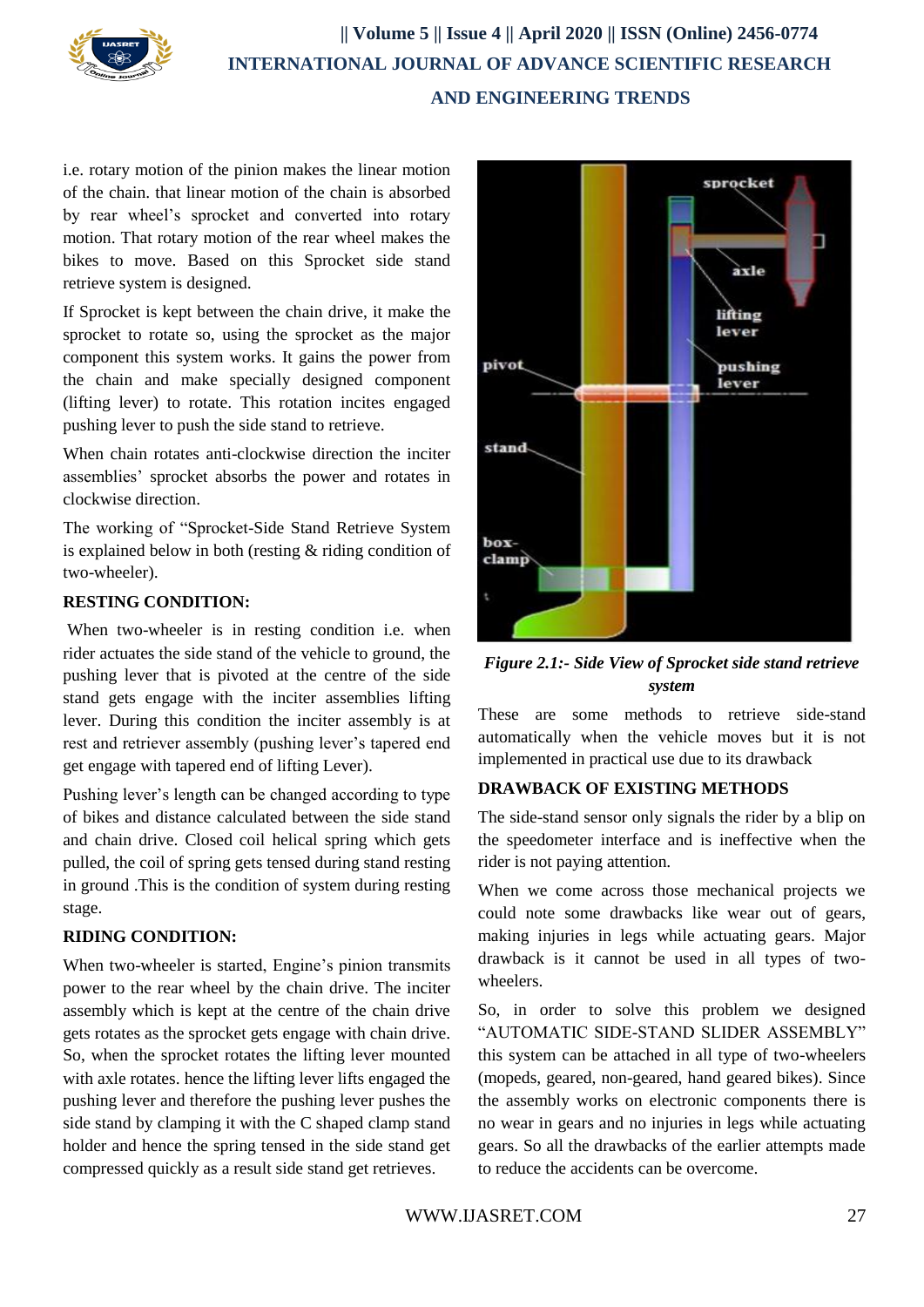

#### **III WORKING**

The modern two wheelers do not require a kick-start to ignite their engines; rather they are installed with autostart or auto-ignition to perform this task as and when the key is turned on. For this installation to work, it is powered by a battery.

We noticed and studied the working of the key ignition powered by the battery and used it to our advantage to automate the side-stand actuation.

The "Automatic Side-Stand Slider Assembly" is an assembly designed for minimizing the accidents caused due to forgetting to retrieve the side-stand when the rider starts the two-wheeler. It works such that, as soon as the vehicle rider switches on the ignition key of the two-wheeler the side-stand of the two- wheeler gets retrieved and when the ignition key is turned off the side-stand gets into upright position automatically.

The "Automatic Side-Stand Slider Assembly" contains following electronic components:-

- a) Servo Motor.
- b) Motor Driver.
- c) Arduino ATMEGA328p
- d) Two Wheeler Battery
- e) Ignition key

The servo motor is connected to side-stand with the help of coupling, for the operation of side-stand in desired manner. The servo motor works in stepped regulations and hence it is able to move the stand to any specific desired angle as per the requirement of the user. The servo motor is connected to the motor driver which initiates its movement and regulates its motion.

The motor driver is further connected to the controlling unit i.e. the microcontroller. The microcontroller used in the assembly is Arduino ATMEGA328p. The rationale for using this microcontroller being, a high performance low power controller with 8- bit and based on AVR RISC architecture. It has 32 pins which has different function of input and output. The arduino takes the input from the ignition key of the bike and provides the output accordingly to the motor driver as the input to actuate.

The two wheelers are installed with a Lithium Ion Battery. The whole assembly works on very low power and hence the battery of the two-wheeler can be used as the power supply. The assembly works on 12V and consumes very less battery.

The Arduino is to take the input from the ignition key and hence the arduino is attached to the ignition key (i.e. starter). The ignition input is taken from the starter as it turns on or off, accordingly the arduino will give input to the motor driver for the movement of the side-stand.

Thus we understand that Automatic Stand Slider Assembly works on a servo motor which is connected to a motor driver. The motor driver is connected to the microcontroller. The microcontroller takes signal from ignition system. When the rider inserts the key and switches the ignition on or off, a signal is sent to the microcontroller which takes the signal as an input and processes whether it is on or off. The output signal is sent to the motor driver accordingly.

The motor driver receives an input signal from the microcontroller, which operates the servo motor. The motor Driver works as a regulator on the servo motor and sends it the signal on when and up to what degree should it operate. The motor driver in turn sends a signal to the servo motor.

The servo motor is actuated after receiving the signal from the motor driver. The servo motor is connected to the side stand. The servo motor rotates as per the signal received from the motor driver. The actuation of the servo motor according to the signal received is as follows:-

i. Ignition ON – Rotates anticlockwise 90°. Side-stand in rest position.

ii. Ignition OFF – Rotates clockwise 90°. Side-stand in upright position.

The microcontroller and the motor driver works on a program(Refer Annexure  $-$  I) for actuation of the servo motor. This program restricts and controls the movement of the stand according to the above ignition condition.

The following are the screenshots of the working from the video taken while experimentation.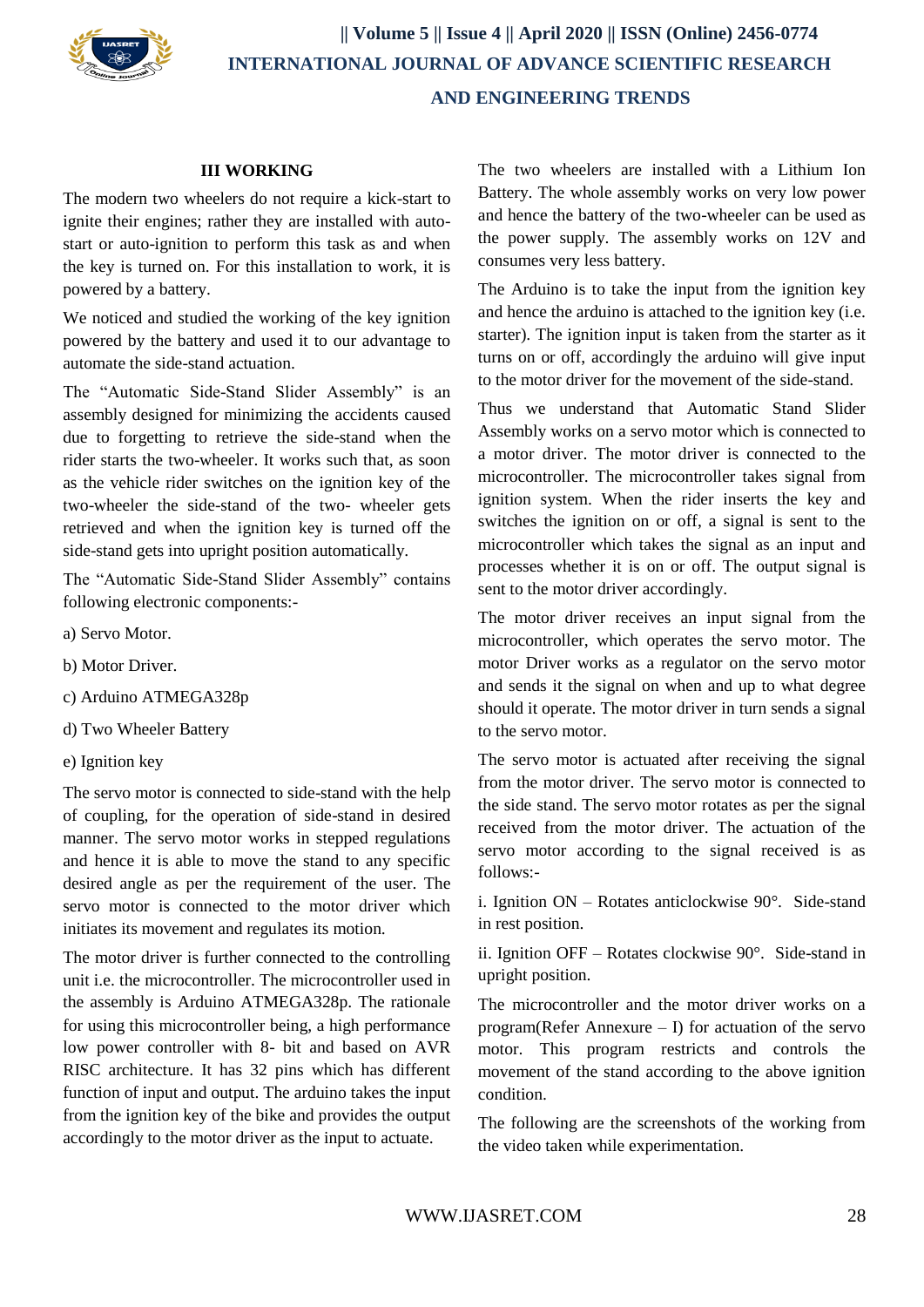



*Figure 3.1:- Bike Stand in Ignition OFF Position (Upright)*



## *Figure 3.2:- Bike Stand in Ignition ON Position (Rest)*

The above pictures show the upright (refer Fig 3.1) and rest (refer Fig 3.2) position of the side-stand. The side-stand position is upright when the ignition of the bike is off and it is in rest position when the ignition position is on. The ignition of the bike is on when the bike is in riding condition, hence the stand should be in rest position and be in the upright position only when the bike is not moving i.e. the ignition of the bike is off.

## **IV FUTURE PROSPECTS AND CONCLUSION**

The proposed project "AUTOMATIC SIDE-STAND SLIDER ASSEMBLY" is cheaper than its mechanical alternatives. It requires minimum changes to the two-wheeler meaning that it can be implemented to any type of two-wheeler without the need for change in its design.

The stand is fully automated so there no need for manual actuation of stand the rider only needs to insert their key and the stand gets actuated.

Implementation of the model would reduce the accidents caused due to forgotten side stand retrieval, which is one of the major causes of accidents involving two-wheelers.

Hence it is concluded that the AUTOMTIC SIDE-STAND SLIDER ASSEMBLY is a necessity for the safety of the rider and it also gives the two wheeler aesthetic accessories.

## **Implementation Code**

```
#include <Servo.h>
```
Servo myservo; // create servo object to control a servo

```
const int key = 6;
```
const int servo  $= 10$ ;

int pos  $= 0$ ; // variable to store the servo position void setup() {

// put your setup code here, to run once:

```
 pinMode(key, INPUT);
```
 myservo.attach(servo); // attaches the servo on pin 9 to the servo object

```
 myservo.write(0);
```
delay(1000);

```
}
```

```
void loop() {
```

```
 // put your main code here, to run repeatedly:
```
if (digitalRead(key)  $==$  HIGH)

{

myservo.write(110);

delay(1000);

```
while (digitalRead(key) == HIGH);
 delay(100);
while (digitalRead(key) == HIGH);
if (digitalRead(key) == LOW)
 {
 myservo.write(0);
  delay(1000);
 }
}
```

```
 else {
```

```
myservo.write(0);
```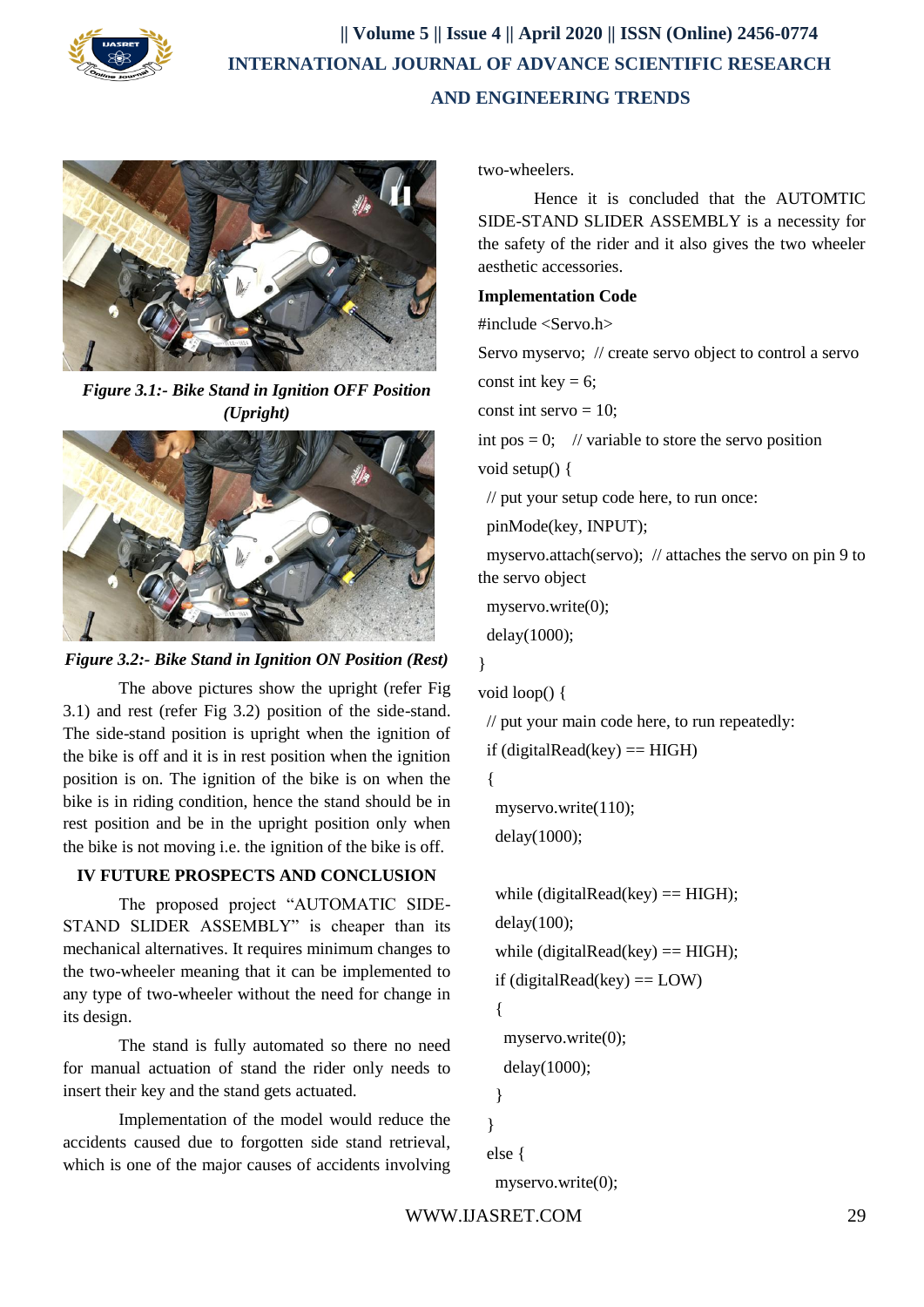

 } }

#### **ACKNOWLEDGMENT**

This work is not an individual contribution till its completion. We take this opportunity to thank all for bringing it close to the conclusion.

First of all we would like to thank our guide, Prof. Dange M. M. for continuously assessing our work providing great guidance by timely suggestions and discussion at every stage of this work.

Thanks to, Prof. Gawade M. N. Head of Department of Mechanical engineering for providing all facilities without which this seminar work would not have been possible. We sincerely thank to Prof. Rohakale M. S. Principal, SKNSITS, Lonavala.

## **REFERENCES**

Side-stands for bicycles and motorcycles have been described in the patent literature since the 1800's. Examples include:

 1891 – Fredrick G. Taylor and R.L. Granston "Bicycle Support", U.S. Patent 456, 347.

"The object of this invention is to provide a new and useful device for supporting bicycles in an upright position, which…can conventionally carried on a bicycle in a position which will not interfere with the movement of the rider."

 1926 – E.C. Henderson, "Leaning Support for Motorcycles", U.S. Patent 1,584,096 (Figure 1)

"In my invention, I have pivoted a single support arm to one side of the vehicle frame…while the rider is seated thereon and balancing the vehicle in an upright position…the operator uses one of the feet to start moving the support bar back, and the tension spring forces the said support bar into the final resting position…"

The hazard associated with the sidestand is also discussed in the patent literature. The earliest is:

 1928 – W.S. Harley and R. Constantine assignors to Harley Davidson Motor Co. , Milwaukee, "Cycle Support", U.S. Patent 1,675,551 (Figure 2)

"Should the operator forget to move the support or stand to inoperative position, no difficulties could occur. For the reason the said support or stand will automatically become released from the notch 18 of the catch plate 17when the motorcycle is put in a vertical position."



Figure 1: E.C. Henderson, U.S. Patent 1,584,096



Figure 2: W.S. Harley & R. Constantine, U.S. Patent 1,675,551

Later examples are:

 1942 – Milton V. Andrews, "Automatic Motorcycle Stand Retractor", U.S. Patent 2,300,762" Often the cyclist neglects to move the stand to its raised position and when a banked turn is made the stand strikes the ground and causes the motor cycle to be thrown to the ground, generally with serious consequences to both the cyclist and the motorcycle."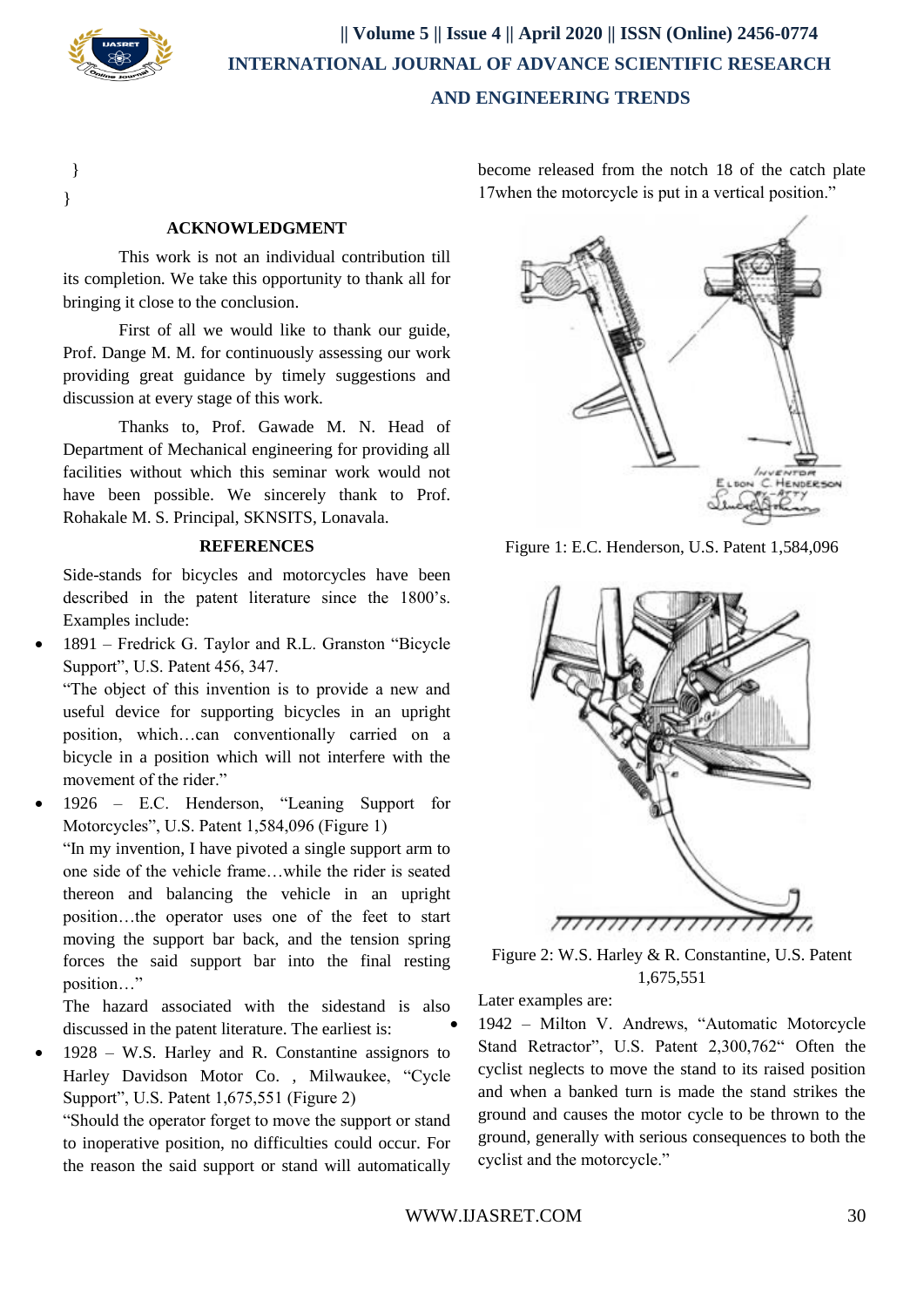

 1975 – Sato Minoru, et al assigned to Honda Giken Kyogyo Kabuwaki Kaisha, Japan, "Side Stand for Motorcycle", U.S. Patent3,918,743

"It takes place very often that riders of motorcycle star running their motorcycle without retracting or levelling the stand to its running position so that…at the time of the motorcycle being inclinedby a sharp turn, etc. the motorcycle inevitably overturns by the shock of the touch"

 1978 – Yorio Yamazaki assigned to Kawasaki Jukogyo Kabushiki Kaisha, Japan, "Stand Device for a Two wheeled Motor Cycle", U.S. Patent 4,073,505 "In the event that the rider forgets to move the stand from its operative position to its inoperative position when he starts the engine and brings the motorcycle to running condition there is the danger of impinging on surface of the road by the forwardly tilted end of the stand, for example, which causes to overturn the motorcycle and bring unexpected injury on the driver." Several International Standards address the side stand arrangement on motorcycles.

- U.S. Federal Motor Vehicle Safety Standard No. 123, "Motorcycle Controls and Displays", effective Sept. 1, 1974, states that : "A stand shall fold rearward and upwards if it contacts the ground when motorcycle is moving forward"
- The German Traffic Regulation No. 734, "Stands for Motorcycles without sidecars" (1976)\*, contains a section almost identical to the American version, and in addition, it requires that powered motion of the motorcycle be able to occur only when the side stand is fully retracted unless the side stand is designed in such a way, that when folded down, it does not generate any safety risk.
- The Swiss November 1976 Amendment of, "The Construction and Equipment of Road Vehicles." \* States that motorcycles must be provided with a parking stand which does not damage the road surface. The stand must automatically fold backward when the vehicle is driven.
- The November 1, 1978 revision of the Norwegian Regulations Regarding Motor Vehicles, Section 34, Chapter II, B\* states that for new motorcycles, effective January 1979, the parking support of a motorcycle must be made so that when the weight of the motorcycle is

removed from it, it returns automatically to a resting position; or it must be placed in a resting position before the machine can be driven.

Instructions to stow the side stand prior to riding, and warnings describing the describing the serious consequences of failing to do so have appeared in manuals and other literature since the early seventies.

 Kawasaki Owner's Manuals have warned since 1973 that :

"Forgetting and leaving the side stand while riding could cause an accident."

 Suzuki Owner's Manuals instruct owners of late seventies models :

"Before starting off turn back the prop stand fully to its normal position."

Warnings and instructions are expected to reduce riders' forgetfulness by making them aware of the danger associated with leaving the side stand in a parked position.

Following are other references taken to observe the accident pattern and the safety precautions and measures taken to avoid causing these accidents

 Everett, S.A., Shults, R.A., Barrios, L.C., Sacks, J.J., Lowry, R. and Oeltmann J., Trend and subgroup differences in transportation related injury risk and safety behaviours among high school students.

 Reeder, A.I., Chalmers,D.J. and Langeley, J.D. The risky and protective motorcycling opinions and behaviours of young on road motorcyclist in New Zealand

- A journal paper 'motorcycle accidents- case study and what do learn from them' by Ecker, H. Viema University of Technology,
- Hurt, H.H., Ouellet, J.V. and Thom, D.R. Motorcycle accident cause factors.
- Grayson, G. and Hakkert, A. Accident analysis and conflict behaviour.
- In J. Rothengatter and R. de Bruin (eds) Road user and traffic safety.
- Malaterre, G. Error analysis and in-depth accident analysis.
- Yin, R.K., case study research, Applied Social research Methods vol. 5. London Sage Publication.